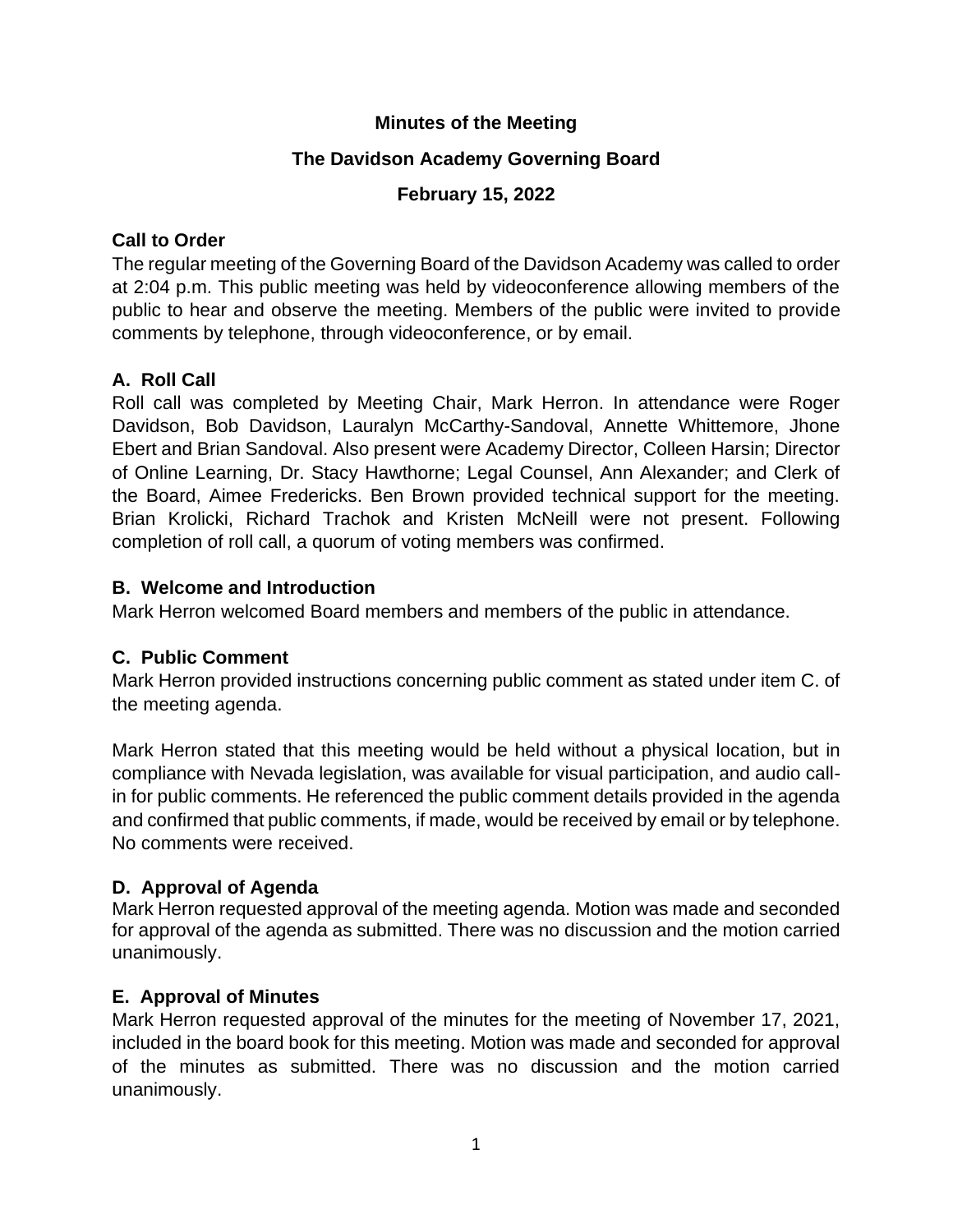#### **F. Reports**

- 1. Academy Director
- a. General Program Updates

Colleen Harsin began her report referring Board Members to Tab 2 of their board books for a summary of admissions for the 2022-23 school year. For budgeting purposes, she advised the Board that she was estimating 150 students would be enrolled for the coming school year. This estimate is based on applications received to date, anticipated graduates in May 2022 and returning students. She also confirmed that although as previously she reported, the current housing market in the Reno area has been challenging for families looking to relocate, more families are reporting they are able to move due to increasing remote working opportunities born out of the COVID-19 pandemic.

The Reno campus returned to in person learning at the start of the current school year, though continues to provide a hybrid learning model with both in person and remote options available for COVID-19 mitigation purposes. Administrative staff continue to track student and staff symptoms of illness as well. Currently, a range of one to four students access remote learning during the school day for various reasons, including symptoms of illness. The absence and remote access rates have declined since the beginning of the spring semester. Board Member, Lauralyn McCarthy Sandoval, asked how the students were feeling about being back to in person learning. Ms. Harsin confirmed that they are doing well, and it's been good to see them back at school and making the most of their in person learning and extracurricular opportunities.

Ms. Harsin referred Board Members to Page 8 of their board books for a list of Presidential Scholar candidates from the Davidson Academy. She confirmed that she would report a list of selected students at the next board meeting. The Academy has 10 National Merit Award recipients: nine from the Reno Campus and one from the Online campus. The Science Olympiad competitions continue in a hybrid attendance model due to COVID-19. The Reno Campus had two teams entered in the Science Bowl and were awarded first and second place. Three students received gold keys and one student, a silver key in the Scholastic Awards in Writing competition.

Concerning the Davidson Academy Class of 2022; there are 24 proposed graduates between the Reno and Online campuses. Concerning college applications, to date, graduates have received 53 acceptances, 10 deferrals and 5 denials.

Under Tab 3 of their board books Ms. Harsin referred Board Members to her prepared memo to the Nevada Department of Education requesting approval of the Academy's alternative schedule. Also under Tab 3, Ms. Harsin indicated that the annual Civil Rights Data Collection report is coming due in March. As an ungraded school, she intends to work with the Civil Rights Collection Data staff on accuracy of reporting and reflecting of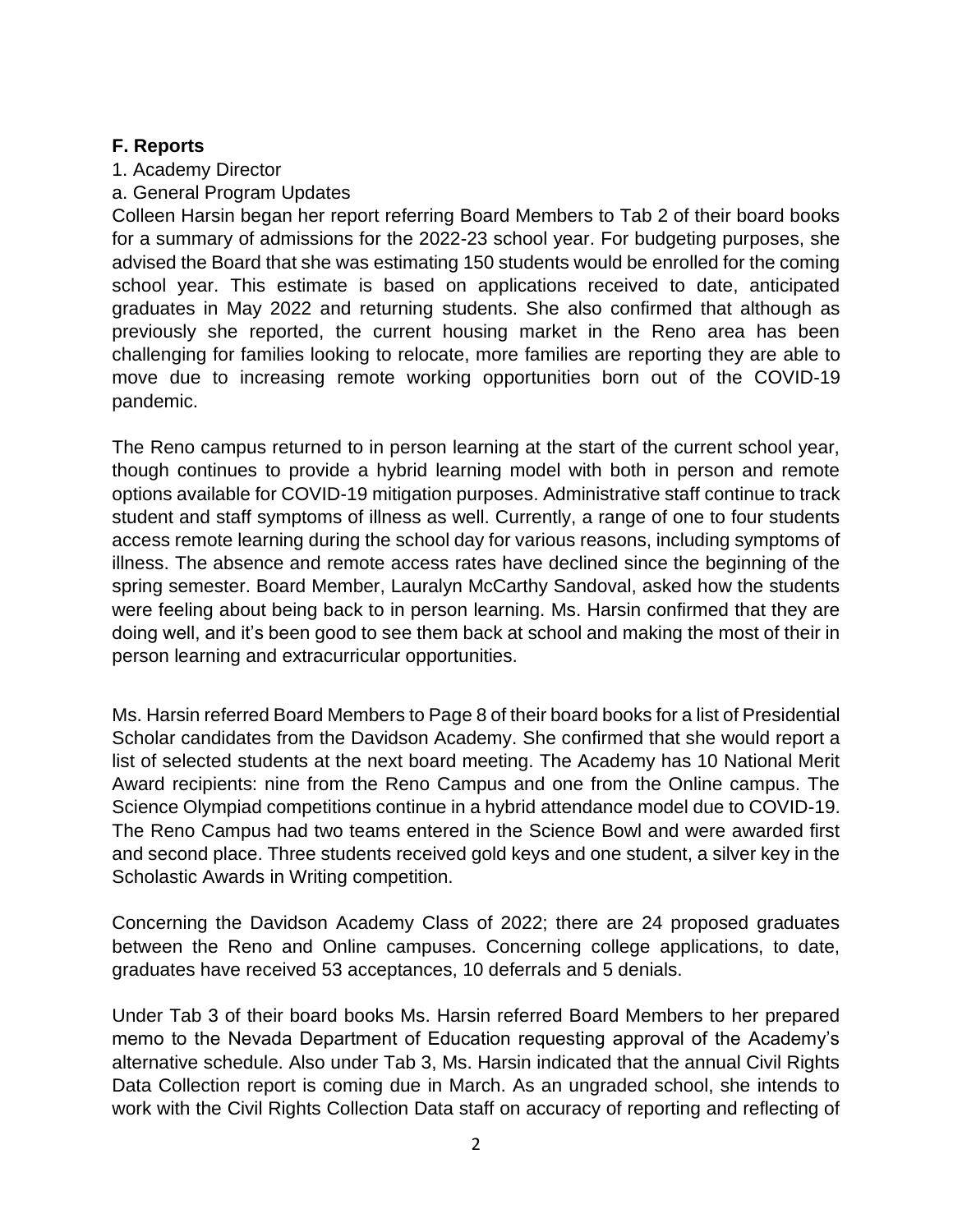Davidson Academy information as relates to this report. Ms. Harsin also confirmed that she is drafting updates for the Academy's emergency plan.

## 2. Director of Online Learning

## a. General Program Updates

Dr. Stacy Hawthorne began her report by referring Board Members to a summary of performance feedback survey results, located under Tab 4 of their board books. She reported that survey numbers had gone up in the three main categories measured, with increasing impressions of course materials, quality of live sessions and quality of teaching staff viewed favorably by Davidson Academy Online students.

Dr. Hawthorne reported recent student successes in winning debate tournaments and math competitions. She referred Board Members to page 14 of their board books for the ACCEPT Report written by Andrea Linardi de Minten. This elective course is offered to students who are at least in their second year of Spanish. The students are paired with refugees in the Reno area. She also referred Board Members to a podcast link for this program.

Lauralyn McCarthy Sandoval asked if all classes are in real time or if any were recorded. Dr. Hawthorne confirmed that students participate in at least 10 hours per week of live instruction through Zoom in their core coursework, which includes participation in break out rooms.

#### 3. Media and Outreach

The Davidson Academy received positive media placements recently including one student selected as a World Science Scholar, as well as those students participating in the Presidential Scholars Program. The Davidson Academy is donating to a local bike pump track.

Dr. Hawthorne confirmed for the Board that there has been an increase in website metrics with the Davidson Academy moving up in key search rankings in searches and currently number one in searches for "schools for the gifted".

Davidson Academy has concluded its virtual tour and information events for the year.

## **F. General Business**

1. Mark Herron advised the Board that one student from the Class of 2021 was not included in approval of graduates as they spent their final year in high school learning abroad in Germany. He requested approval of graduation of 24 Davidson Academy students slated for graduation as part of the Class of 2022. Motion was made and seconded. There was no discussion and the motion carried unanimously.